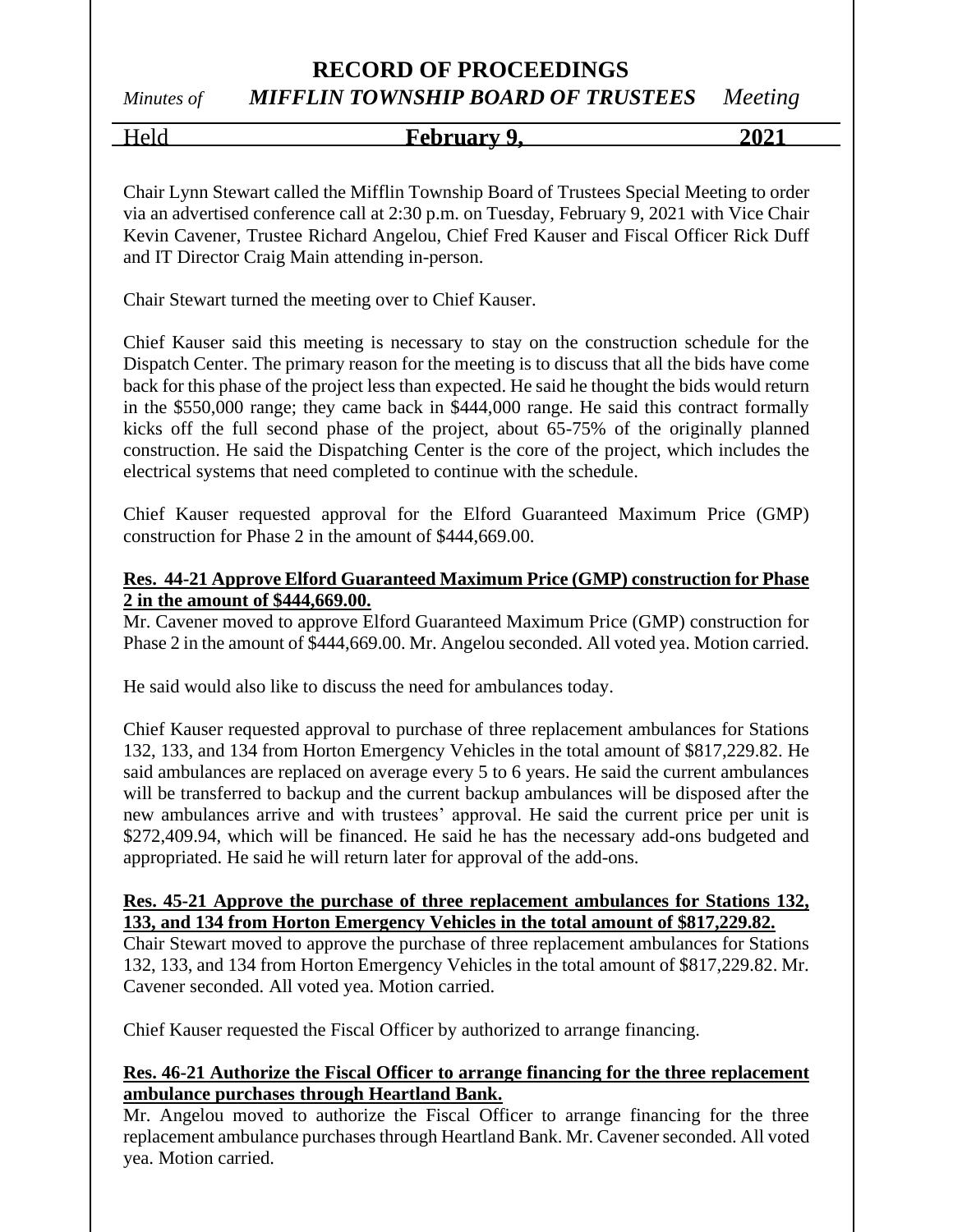**RECORD OF PROCEEDINGS** *Minutes of MIFFLIN TOWNSHIP BOARD OF TRUSTEES Meeting*

## Held **February 9, 2021**

Fiscal Officer Duff confirmed he has obtained multiple bids on the original loan. He said a line of credit will be done for this purchase and will also be used for future vehicles that will be financed later this year. He said Heartland Bank was the least expensive and had the best terms.

Chief Kauser said he learned from Elford that we are trending out of budget based on the original building design. He said he is confident this can be resolved. He said he spoke to Chair Stewart about this and gave direction to Elford to put all options on the table. For instance, although an all concrete and steel building was originally planned, steel prices have escalated, so less expensive options were reviewed which will drastically reduce the price of construction. He said he is also looking at shrinking the square footage to stay within budget. He said the project is on schedule. The annexation meeting for the property across the street is scheduled with Franklin County on February  $16<sup>th</sup>$ . He said the homeowner is working on getting his tenant out. Trees can only be removed during a limited timeframe due to environmental restrictions. Chief Kauser said he is hoping to break ground in May/June. It will be a nine-month construction project. Chair Stewart has requested Chief Kauser remain creative and continue to find solutions to stay within or under budget. Chair Stewart said an option that is being considered is to house the police division in the old Station 132 building. Chair Stewart said everything is on the table.

Chief Kauser said approval has been received for the pandemic clinic. He said he is not yet prepared to address the list of questions the township administrator presented but is working on it. He said he will come to a future Trustees meeting to address the questions and present all the details of the vaccination facility. Chair Stewart said it will need to be voted on by the trustees. She and Mr. Cavener both said it would be a good thing to do for the community. Chief Kauser said the approval is good through September and could be extended. Chief Kauser recommended establishing the clinic soon to maximize the benefit to the community. The clinic could be set-up within 24 hours.

Chief Kauser updated the trustees on the land purchased on Stelzer Road for the originally planned maintenance facility. He said since then, Finley Fire has requested to buy the property out-right to build a maintenance facility. Chief Kauser said the township would benefit from this. Chief Kauser said the Franklin County Auditor's Office values the property at \$100,000. Chief Kauser said he told Finley Fire that if Mifflin Township decides to sell the property, the township's accessibility to the back of the property will need to be negotiated until more property is acquired by the township. Mr. Angelou requested a property appraisal prior to negotiating a sale.

Fiscal Officer Duff said the Franklin County Prosecutor's Office found issues with the police levy language. He said the Prosecutor's Office will contact him as to whether it will be possible to update the language in time to remain on the May ballot. Mr. Angelou asked Mr. Duff if the language is boilerplate to which Mr. Duff replied it is not.